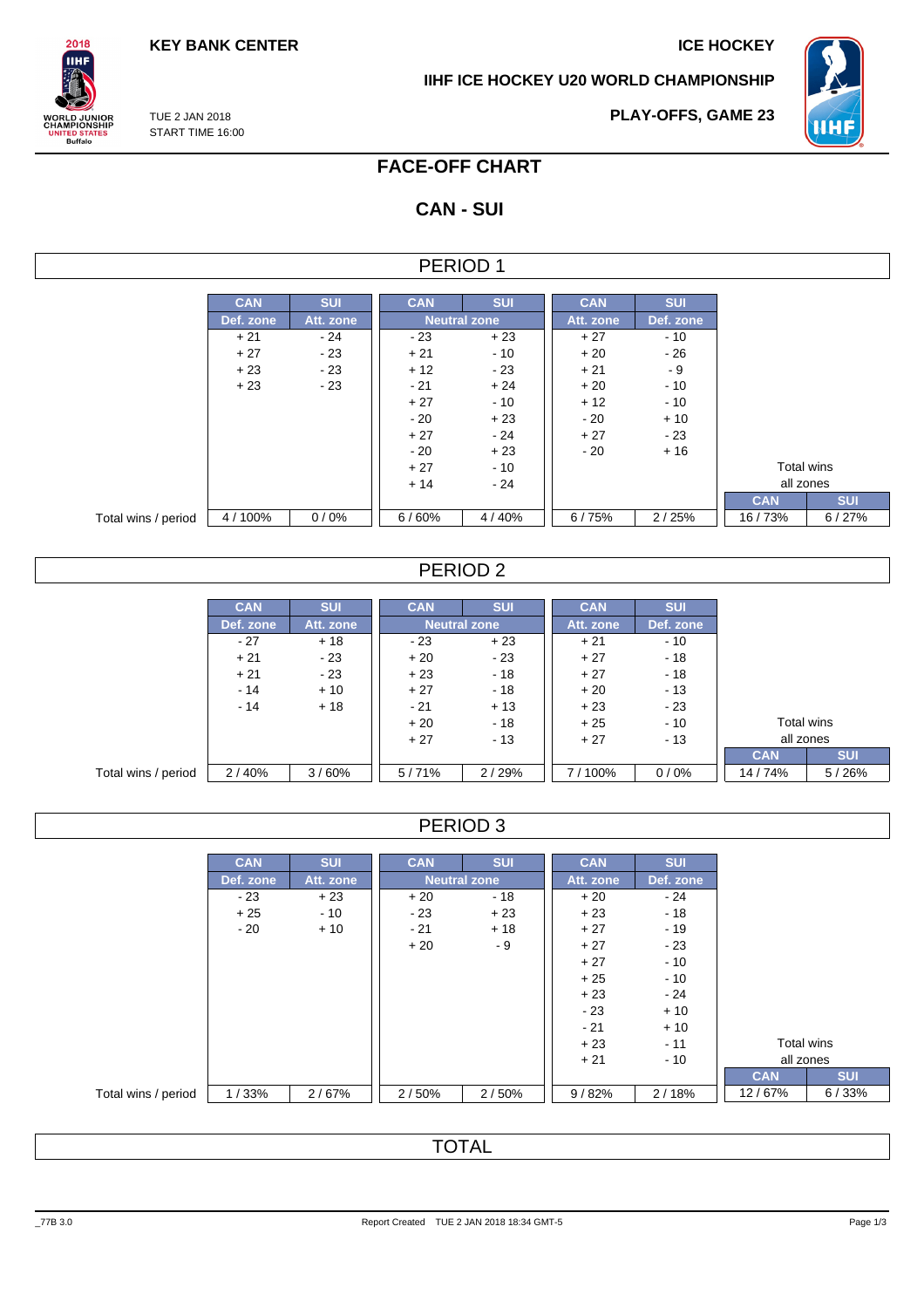### **KEY BANK CENTER ICE HOCKEY**

TUE 2 JAN 2018 START TIME 16:00

### **IIHF ICE HOCKEY U20 WORLD CHAMPIONSHIP**



# **PLAY-OFFS, GAME 23**



|                   | CAN       | <b>SUI</b> | SUI<br>CAN          |       | CAN       | <b>SUI</b>            |            | Total wins |
|-------------------|-----------|------------|---------------------|-------|-----------|-----------------------|------------|------------|
|                   | Def. zone | Att. zone  | <b>Neutral zone</b> |       | Att. zone | Def. zone             | all zones  |            |
|                   |           |            |                     |       |           |                       | <b>CAN</b> | <b>SUI</b> |
| Total wins / game | 58%       | 5 / 42%    | 13/62%              | 8/38% | 22/85%    | 15%<br>$\overline{4}$ | 42/71%     | 17 / 29%   |